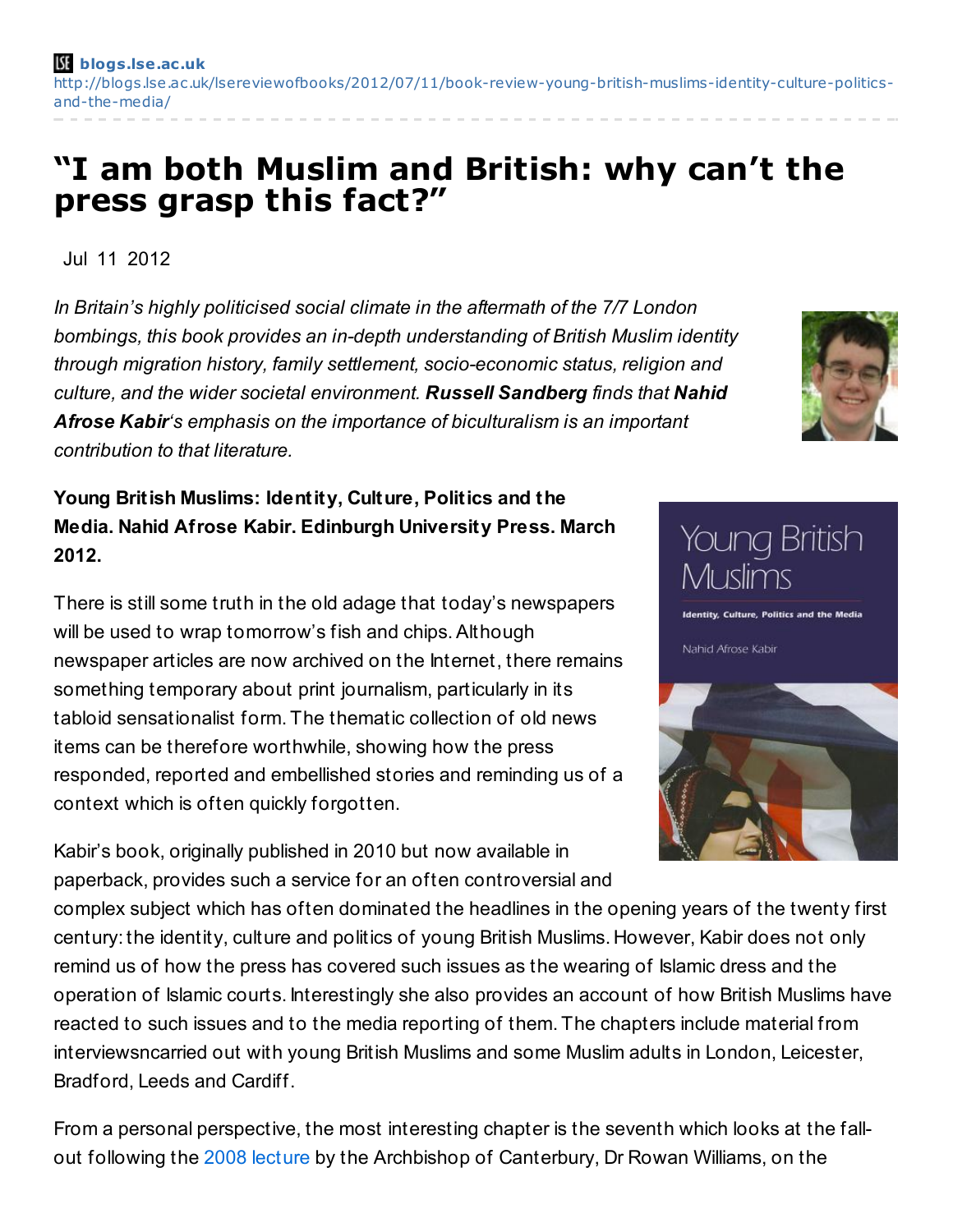[relationship](http://www.law.cf.ac.uk/clr/research/cohesion.html) between civil and religious law. Having recently completed empirical research into the working of religious tribunals in England and Wales including a Shariah Council, the chapter entitled 'Indignation about the Proposal to Include *Shariah Law* in Britain' was of obvious interest.

Like many other chapters in the book (such as chapter six, entitled 'The *Niqab* Debate') Kabir's chapter on Shariah Law performs three different but complimentary functions: first, it explains and examines the issues, providing the context; second, it describes how the story was presented in the British press; and third it discusses her interviewee's comments. However, while the second and third of these functions are performed admirably in chapter seven, the first function suffers from a regrettable limitation. Kabir's explanation and examination of Shariah law in the British context (pp.172-176) is based upon 'newspaper research' (p.174). This blurs the distinction between the first and second functions. The sources Kabir draws upon to present the issues include National Public Radio, the *Los Angeles Times* and the *Birmingham Post.*

Despite this limitation, there remains much to praise in chapter seven.Kabir reminds us of how the press reacted to the [Archbishop's](http://www.guardian.co.uk/uk/2008/feb/07/religion.world2) lecture, contending that *The Times* and *The Sun* were the 'most condemnatory of the *Shariah* issue' (p.176).She notes how *The Times* 'created a reasonable doubt among its readers that all *Shariah* Councils from Leyton to Dewsbury have been bypassing the British criminal laws' (p.178) while *The Sun* dubbed Dr Williams' comments as a 'Victory for Terrorism' illustrating the story with photographs from the 7/7 bombings (p.179). She notes that these and other newspapers 'evoked the collective identity issue' depicting the 'Muslim Other' (p.176, 184).

These specific examples show how the press simplified and trivialised the issues which arose from the Archbishop's nuanced and erudite lecture. Moreover, Kabir reminds us that this 'them and us' approach was not reserved to the media. This is shown in her account of how the response to the Archbishop's lecture by the then Prime Minister Gordon Brown. She points out that, although the line from Number Ten was that 'British laws should be based on British values', Brown himself as Chancellor brought in legislation that facilitated Islamic financial transactions.Kabir's scathing assessment is that the former Prime Minister 'was guilty of a double standard' and this showed how 'British politicians are capable of emphasising the dangers inherent in *Shariah* law to suit their purpose' (pp.175-6).

At this point, it is easy to become depressed by Kabir's presentation, which shows the low level at which the debate was pitched by both the media and the political classes. However, such feelings are allayed as the chapter moves onto discharge its third function: Kabir's elucidation of the key points made by 116 of her interviewees. Their thoughtful engagement with the key issues provides hope that complex and controversial issues can be discussed in the public sphere.Although some of the interviewees were unsurprisingly confused by the *Shariah* debate, others praised the Archbishop's neutrality, noted distinctions drawn in the *Quran*, observed the extent to which *Shariah* law was already in use, and were equally critical of both the misuse of *Shariah* law and the